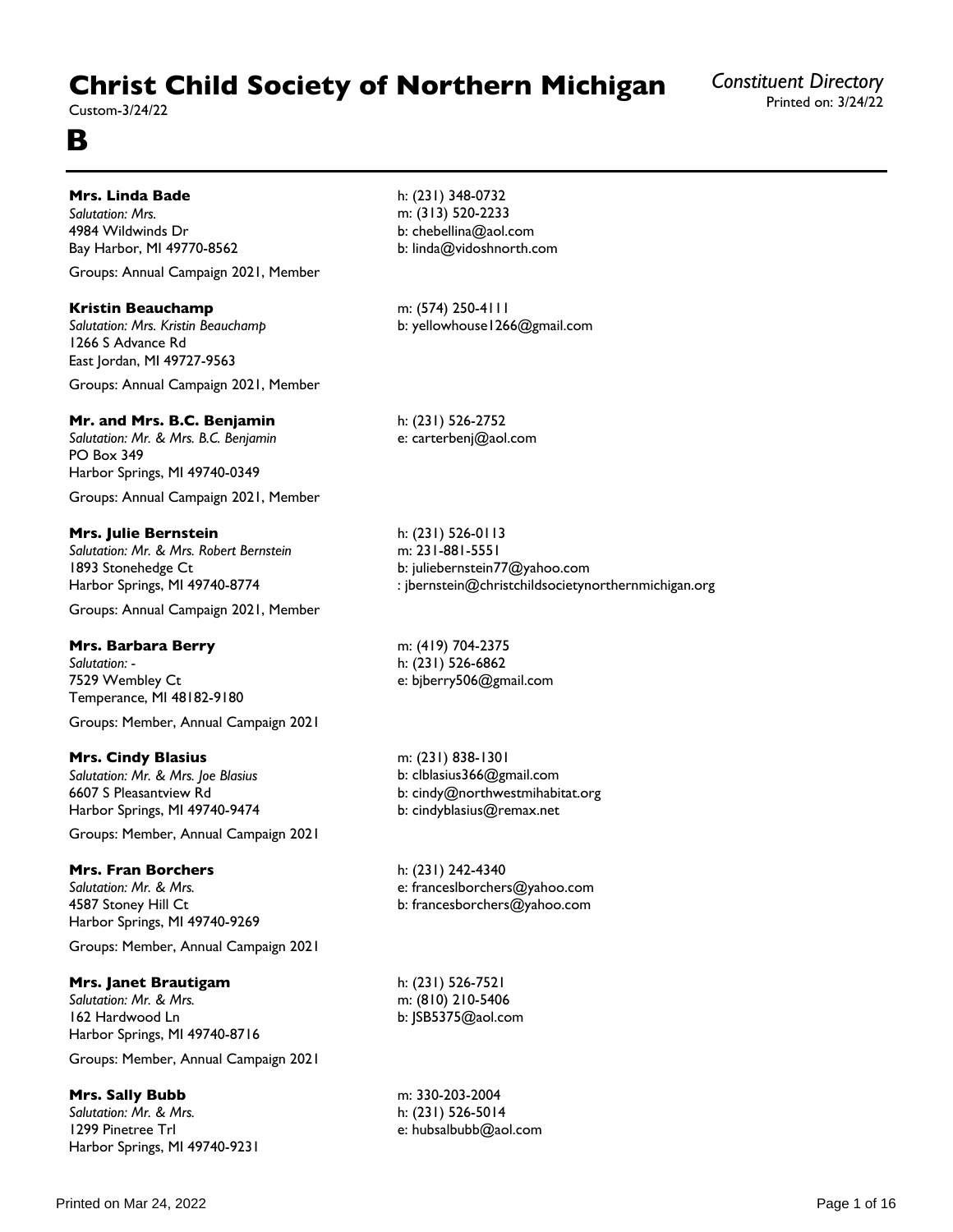## Groups: Member, Annual Campaign 2021

## **Mrs. Diane Burnett**

*Salutation: Mr. & Mrs.* PO Box 98 Alanson, MI 49706-0098

Groups: Member, Annual Campaign 2021

#### **Mrs. Linda Burnham**

*Salutation: Mr. & Mrs.* 8975 Spinnaker Ln East Jordan, MI 49727-9474 Groups: Member, Annual Campaign 2021

**Mrs. Barbara Buzzelli**

*Salutation: Barbara and David* 13 Woods Dr Harbor Springs, MI 49740-1455

Groups: LIFE Member, Annual Campaign 2021

## **Mrs. Kathy Byrne**

*Salutation: Mr. & Mrs.* 671 Pine St Harbor Springs, MI 49740-1315

Groups: Member, Annual Campaign 2021

# **C**

## **Mrs. Linda CasaSanta**

*Salutation: Mr. & Mrs.* 2761 S Lake Shore Dr Harbor Springs, MI 49740-9164

Groups: Member, Annual Campaign 2021

#### **Mrs. Laura Chaney**

*Salutation: -* PO Box 119 Cross Village, MI 49723-0119

Groups: Member

#### **Mrs. Marcia Chermside**

*Salutation: Mr. & Mrs.* 7104 Preserve Dr N Bay Harbor, MI 49770-8031

Groups: Member, Annual Campaign 2021

**Nancy Clark** *Salutation: Mr. and Mrs.* 6246 Lower Shore Dr Harbor Springs, MI 49740-9788

Groups: Member, Annual Campaign 2021

#### **Mrs. Isabel Colley**

*Salutation: Isabel* 7550 Tamarac Trl Harbor Springs, MI 49740-9285

Groups: Member, Annual Campaign 2021

h: (231) 526-2818 : 248 425-6771 : 231 526-2818 b: Lhcasasanta@aol.com

h: 231-537-4600 m: 231-758-6723 s: 231-242-4165 e: laurand818@gmail.com

m: (989) 245 4044 h: 231-622-8023 e: mchermside@yahoo.com

h: 734.604.1779 b: nclark@charter.net

h: 231-838-4318 h: 231-526-6516 b: izcolley@yahoo.com

m: 574.268.8454 b: dburnett429@gmail.com

h: 847.612.4372 b: linda@lburnham.net

h: (231) 526-0784 m: (602) 717-0057 b: buzzellidave@aol.com

h: (231) 526-3911 b: Kbyrne0991@aol.com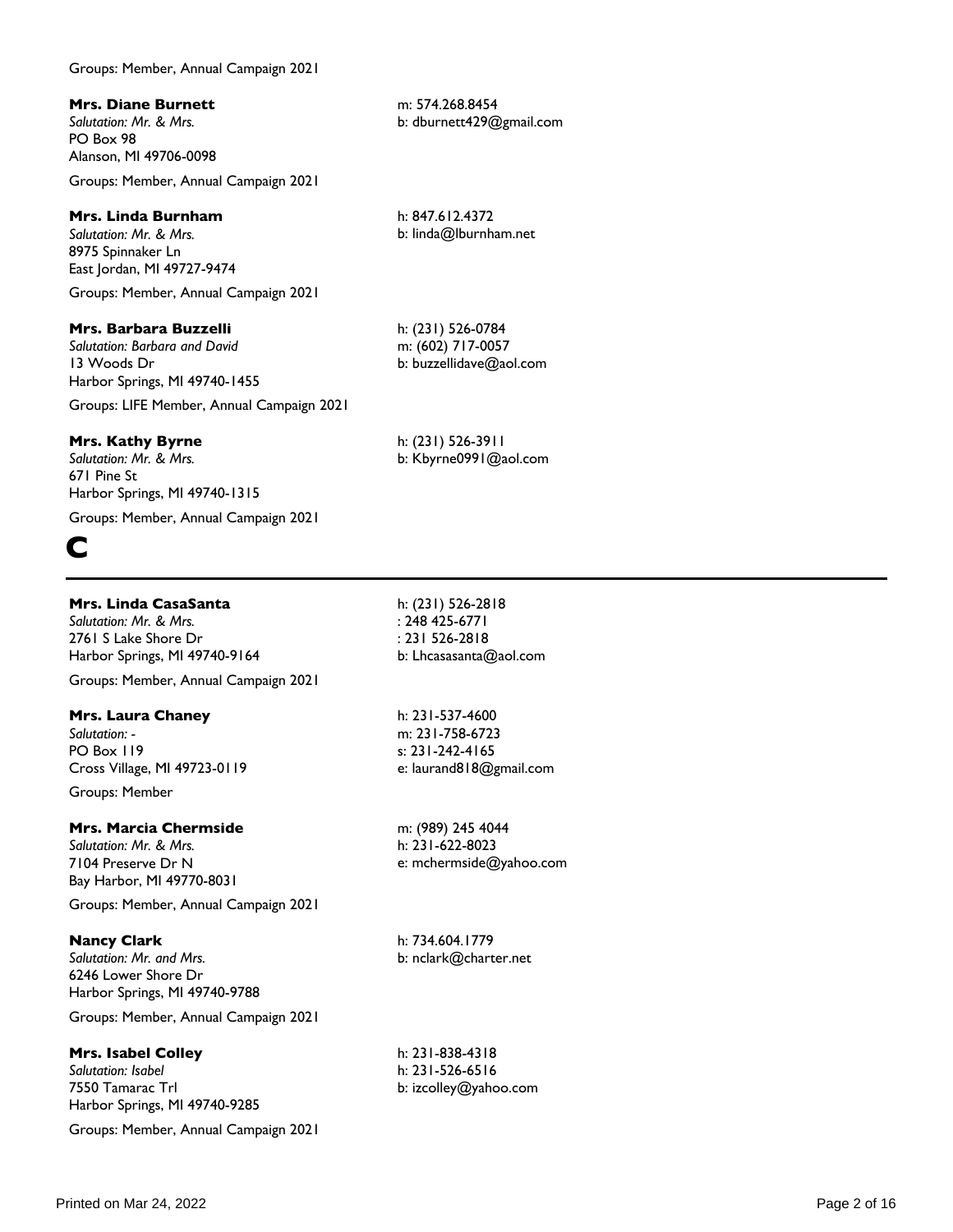| <b>Mrs. Pamela Comer</b><br>Salutation: Mr. & Mrs.<br>5087 Forest Beach Dr<br>Harbor Springs, MI 49740-8897                                                                               | h: 231-526-5592<br>m: 231-632-1961<br>b: beechcomer@aol.com                           |
|-------------------------------------------------------------------------------------------------------------------------------------------------------------------------------------------|---------------------------------------------------------------------------------------|
| Groups: Member, Annual Campaign 2021                                                                                                                                                      |                                                                                       |
| <b>Mrs. Diane Conn</b><br><b>Salutation: Diane</b><br>640 Ann St<br>Harbor Springs, MI 49740-1016<br>Groups: Past NCCS Board Member, LIFE Member,<br>Past President, Annual Campaign 2021 | h: (231) 526-2711<br>s: (906) 484-3585<br>e: md.conn@yahoo.com                        |
| <b>Mrs. Suzy Conover</b><br>Salutation: Mr. & Mrs.<br>5752 Lake Grove Rd<br>Petoskey, MI 49770-8794<br>Groups: Member, Annual Campaign 2021                                               | m: (941) 923-5042<br>h: (231) 347-2206<br>e: sdscon@gmail.com                         |
| <b>Mrs. Beth Cooper</b><br>Salutation: Mr. & Mrs.<br>6750 Hardwood Ct<br>Harbor Springs, MI 49740-9299<br>Groups: Member, Annual Campaign 2021                                            | h: (231) 526-0482<br>h: 231-838-3436<br>m: 231.838.3435<br>b: tbcooper   @charter.net |
| <b>Mrs. Trudie Costello</b><br>Salutation: Trudie<br>1391 Fern Ave<br>Harbor Springs, MI 49740-9465<br>Groups: LIFE Member, Annual Campaign 2021                                          | h: (231) 526-5424                                                                     |
| <b>Mrs. Monica Crawford</b><br>Salutation: Dr. & Mrs.<br>820 Petoskey Ave Ste 202<br>Charlevoix, MI 49720-1542<br>Groups: Member, Annual Campaign 2021                                    | h: 231.409.4389<br>b: missmonica   @live.com                                          |
| <b>Mrs. Dianne Creamer</b><br>Salutation: Mr. & Mrs.<br>2334 Pinecrest St<br>Harbor Springs, MI 49740-9261<br>Groups: Member, Annual Campaign 2021                                        | h: 517-282-8601<br>b: diannecreamer@gmail.com<br>b: diannecteamer@gmail.com           |
| <b>Denise Cruz</b><br>Salutation: Mr. Richard Collie and Mrs. Denise Cruz<br>355 Franklin Park<br>Harbor Springs, MI 49740-9628                                                           | h: 248-961-2616<br>b: denisecruz   2@aol.com                                          |
| Groups: Annual Campaign 2021                                                                                                                                                              |                                                                                       |
|                                                                                                                                                                                           |                                                                                       |

## **Mrs. Connie Dansbury**

*Salutation: Mr. & Mrs.* PO Box 926 Good Hart, MI 49737-0926 Groups: Member, Annual Campaign 2021

h: (231) 526-5117 m: (248) 376-5248 e: doones2@aol.com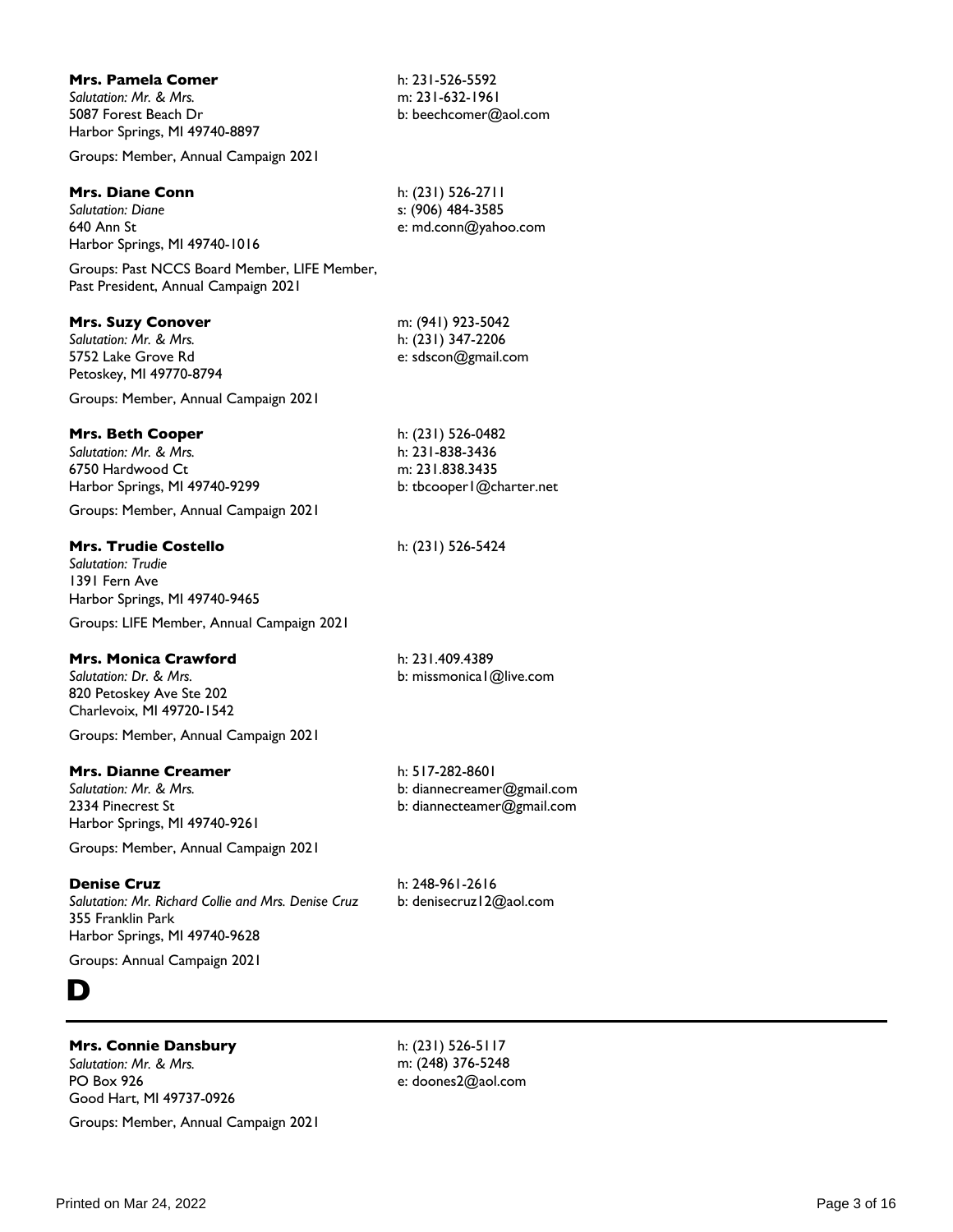#### **Kathleen Davis**

*Salutation: Mr. and Mrs.* 7164 Preserve Dr N Bay Harbor, MI 49770-8031

Groups: Member, Annual Campaign 2021

#### **Mrs. Trudy Day**

*Salutation: Ms.* 5820 Lodgepole Rd Harbor Springs, MI 49740-8919

Groups: Member, Annual Campaign 2021

#### **Deborah Dicken**

*Salutation: Mr. and Mrs.* PO Box 175 Cross Village, MI 49723-0175

Groups: Member, Past President, Annual Campaign 2021

## **Mrs. Laura Dinon**

*Salutation: Mr. and Mrs.* 427 Kalamazoo Ave Petoskey, MI 49770-2639

Groups: LIFE Member, Annual Campaign 2021

#### **Mrs. Connie Donovan**

*Salutation: Mr.and Mrs.* 725 Greenway Dr Harbor Springs, MI 49740-8848

Groups: Member, Annual Campaign 2021

#### **Mrs. Mary Driggs**

*Salutation: Mary* PO Box 691 Harbor Springs, MI 49740-0691

Groups: LIFE Member, Annual Campaign 2021

## **E**

## **Ms. Peggy Ellenberger**

*Salutation: Peggy* 5148 Oden Rd Alanson, MI 49706-9811 h: (231) 347-1513 m: (231) 838-8186 e: peggysgardening@charter.net

h: (231) 526-7741

m: 989-941-1978 e: kadavis53@gmail.com

h: 231.881.1922 b: tjday@charter.net

h: 231-526-7061

h: (231) 348-3634

w: 517.290.0958 h: (231) 242-4073 m: 517.290.0058

h: (231) 526-7272 h: (312) 953-7280 h: 231.881.1330 b: Mtdriggs@gmail.com

b: donovanconnie@att.net

b: ldinon@plunkettcooney.com b: dinonld@sbcglobal.net

b: dld5cows@yahoo.com

Groups: LIFE Member, Annual Campaign 2021

## **F**

## **Mrs. Elizabeth Feldmann**

*Salutation: Mrs.* 4163 Perry Ln Harbor Springs, MI 49740-9071 Groups: LIFE Member, Annual Campaign 2021 h: (231) 526-5961 s: (231) 627-2174 e: ecf1928@gmail.com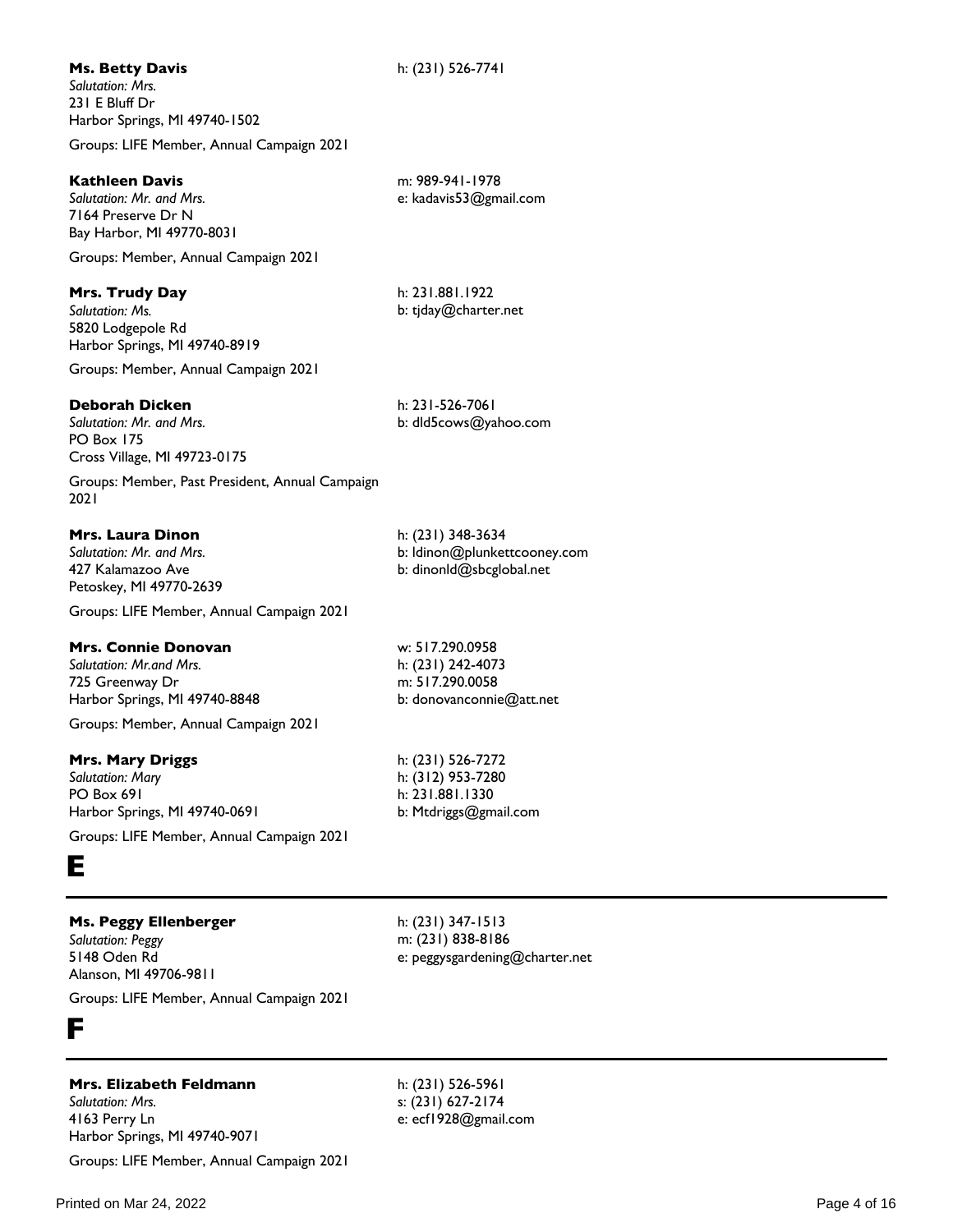## **Mrs. Ann Fertuck**

*Salutation: Mr. and Mrs.* 1515 Candlewood Ct Harbor Springs, MI 49740-9253

Groups: Member, Annual Campaign 2021

## **Mrs. Andrea Fisher**

*Salutation: Mrs. Andrea Fisher* PO Box 340 Walloon Lake, MI 49796-0340

Groups: LIFE Member, Annual Campaign 2021

## **Mrs. Patti Forman**

*Salutation: Mr. and Mrs.* 9206 Pachy Rd Carp Lake, MI 49718-9704

Groups: Past NCCS Board Member, LIFE Member, Past President, Annual Campaign 2021

## **Mrs. Claire Forney**

*Salutation: Mr. and Mrs.* 2947 Greenbriar Harbor Springs, MI 49740-9258

Groups: Member, Annual Campaign 2021

## **G**

## **Mrs. Julie Galante**

*Salutation: Mr. & Mrs.* 1009 Indian Point Rd Brutus, MI 49716-9576

Groups: Member, Annual Campaign 2021

## **Mrs. Mary Ann Gardella**

*Salutation: Mr. & Mrs.* 3970 Wildwood Dr Boyne City, MI 49712-9148

Groups: Member, Annual Campaign 2021

## **Mrs. Sandra Gay**

*Salutation: Mrs.* 1291 Pinetree Trl Harbor Springs, MI 49740-9231

Groups: Member, Annual Campaign 2021

**Ms. Janet Gentle** *Salutation: Ms.* 7749 Bay Meadow Dr Harbor Springs, MI 49740-8639

Groups: Member, Annual Campaign 2021

## **Pamela Gentry**

*Salutation: Ms.* 6870 Quarry Ridge Dr. Bay Harbor, MI 49770

Groups: Member, Annual Campaign 2021

m: 248.245.1724 b: annietuck@christchildsocietynorthernmichigan.org b: fertuckannie@gmail.com b: annietuck@christchildnorthernmichigan.org b: fertuckda@gmail.com

h: (231) 535-2274 h: (231) 487-0053 e: grandyandy@charter.net

h: (231) 526-0278 m: (941) 875-4090 e: rforman@freeway.net

h: 231-526-3919 m: 248-766-1389 b: peforney@gmail.com

h: 248-505-7880 b: Julieagal@aol.com

h: (231) 582-4644 h: (810) 229-8312 m: (810) 599-3739 e: rgardella@marconexhibits.com

m: (231) 622-2682 h: (231) 526-7824 b: sandragay@charter.net

h: 231.881.6553 b: jgentle319@gmail.com

m: 727-385-6222 e: ladygentry@gmail.com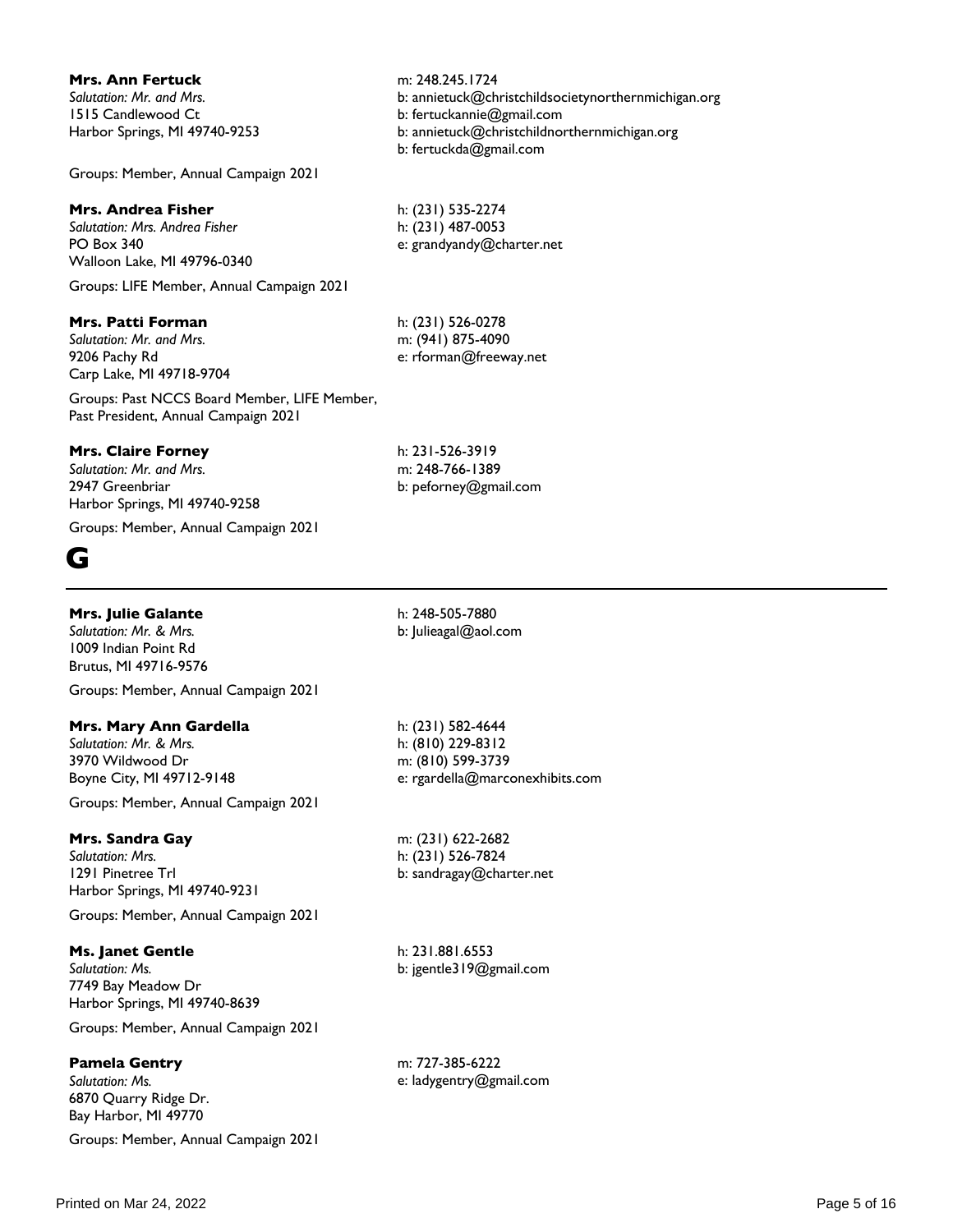#### **Ms. Diane K. Giffin**

*Salutation: Ms.* 4194 Aspen Chase Dr Naples, FL 34119-8748

Groups: LIFE Member

#### **Mrs. Hellene Glaser**

*Salutation: Mr. and Mrs.* 358 Pine Hill Ln Petoskey, MI 49770-8937

Groups: Member, Annual Campaign 2021

#### **Ms. Kathi Glass**

*Salutation: Ms.* 3450 Lake Grove Rd Petoskey, MI 49770-8556

Groups: Member, Annual Campaign 2021

## **Mrs. Debi Goodman**

*Salutation: Mr. and Mrs.* 311 S Rogers St Northville, MI 48167-1532

Groups: Member, Annual Campaign 2021

#### **Laura Gray**

*Salutation: Laura* 11539 Ellis Rd Levering, MI 49755-9700

Groups: Member

#### **Lynn Greve**

*Salutation: Mr. and Mrs.* 500 Westridge Dr Apt 25 Harbor Springs, MI 49740-9367

Groups: Member

#### **Mary Grosvenor**

*Salutation: Mr. and Mrs.* PO Box 173 Alanson, MI 49706-0173

Groups: Member, Annual Campaign 2021

# **H**

#### **Amy Hackman**

*Salutation: Mr. and Mrs.* 2161 Golfview Ct Harbor Springs, MI 49740-9276

Groups: Member, Annual Campaign 2021

## **Mrs. Kathy Hagerman**

*Salutation: Mrs.* Independence Village 965 Hager Drive, Room 432 Petoskey, MI 49770

Groups: Annual Campaign 2021, Member, Past President

m: 614-687-8836 e: dkaygiffin@gmail.com

h: 231.203.8656 b: hglaser@christchildsocietynorthernmichigan.org b: hkglaser@me.com b: Hkglaser@me.con e: hkglaser@hotmail.com

m: (937) 902-6134 s: (231) 347-6566 w: (239) 596-0037 b: Ksglass52@yahoo.com

m: 248-770-3115 e: dj1goodman@aol.com

h: 231-288-4511 b: laura@plumtreeinteriors.net

m: 260-414-6424 e: pllgre@aol.com

h: 248-320-6433 e: artsmartm@aol.com

h: 231-526-6486 m: 231-881-3306 b: alanhackman@charter.net

h: (231) 526-5162 m: (231) 838-2119 e: kathyhagsp74@gmail.com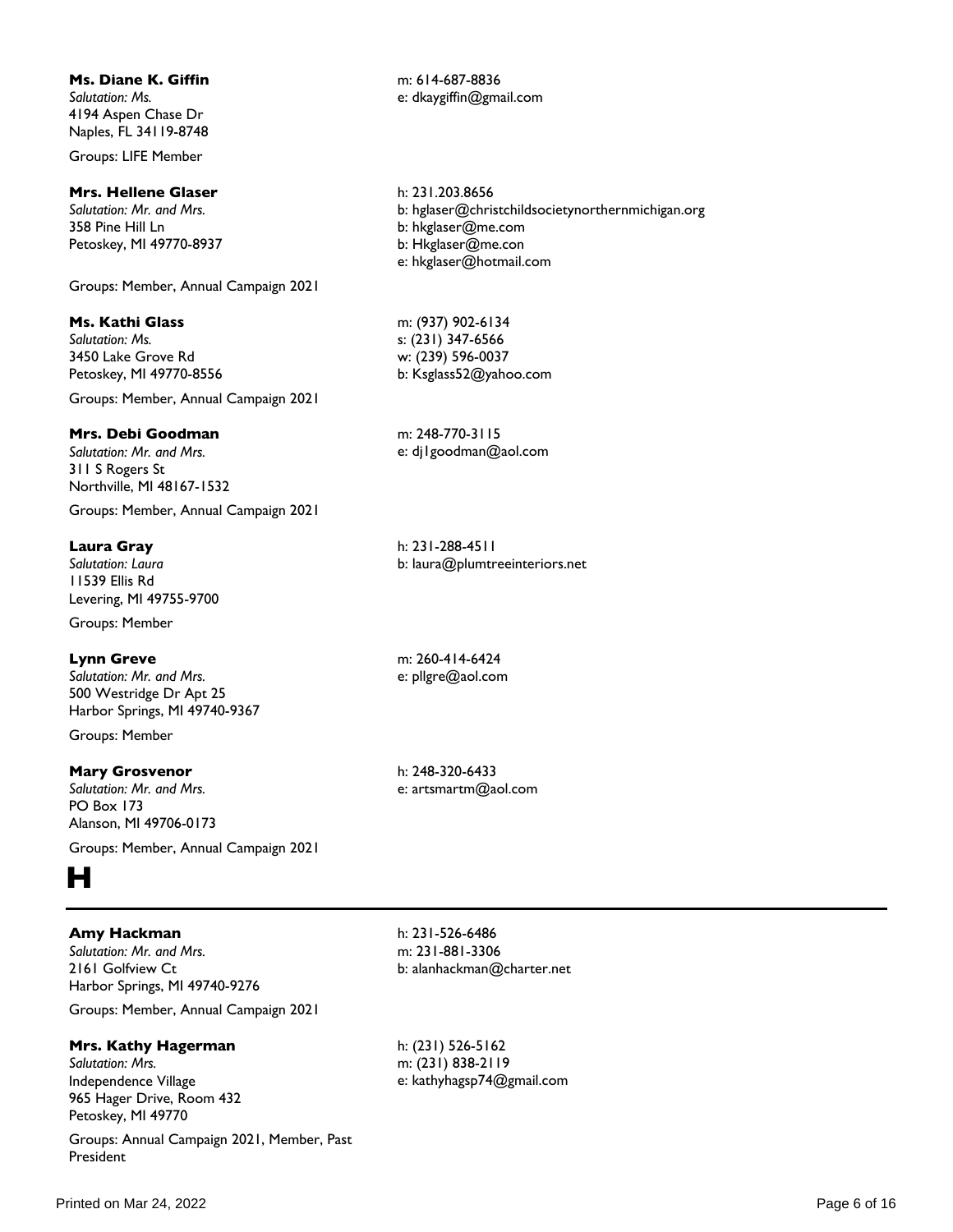## **Mrs. Carol Hansen**

*Salutation: Mrs.* 2039 Greenbriar Harbor Springs, MI 49740-9255

Groups: Annual Campaign 2021, Member

## **Mrs. Pam Harris**

*Salutation: Mr. and Mrs.* 3456 Cliffs Dr Bay Harbor, MI 49770-8584

Groups: Member, Annual Campaign 2021

## **Susan Harris**

*Salutation: Mrs.* 834 Resort Pike Rd # 2 Petoskey, MI 49770-9706

Groups: Member, Annual Campaign 2021

#### **Mrs. Joan Henderson**

*Salutation: Mrs.* 1122 Maple Way Harbor Springs, MI 49740-9234

Groups: Member, Annual Campaign 2021

#### **Mrs. Linda B. Henry**

*Salutation: Dr. & Mrs.* 2425 Hemlock Ln Petoskey, MI 49770-9291

Groups: Past President, Member, NCCS Board Member, Annual Campaign 2021

#### **Mrs. Dee Horgan**

*Salutation: Mr. and Mrs.* 503 Morgan St Petoskey, MI 49770-2826 Groups: Member, Annual Campaign 2021

#### **Mrs. Suzanne Hubner**

*Salutation: Mr. and Mrs.* 4315 Arthur Hills Dr Harbor Springs, MI 49740-8735

Groups: Member, Annual Campaign 2021

#### **Jean**

*Salutation: Jean* 25600 Woodward Ave Ste 110 Royal Oak, MI 48067-0944

Groups: LIFE Member

## **Mrs. Joan Hutto**

*Salutation: Mr. & Mrs.* 1485 Festival Ln Brutus, MI 49716-9500

Groups: Member, Annual Campaign 2021



h: (231) 242-0330 m: (248) 910-0562 b: c44cloud@me.com b: hansen.carol96@yahoo.com

m: (248) 318-5437 h: (248) 608-9519 s: (231) 439-0355 e: pkh1300@comcast.net

m: 810 240-9388 b: sharris082044@gmail.com

m: 214-244-8094 h: 213-526-1282 w: 772-234-1588 e: joanhenderson1@aol.com

h: (231) 348-1947 m: 231.838.0048 b: lbhenry@christchildsocietynorthernmichigan.org b: lbshattuck@chartermi.net

h: 910-231-6982 b: deehorgan@mac.com

m: 214.455.7284 b: schubner@yahoo.com

h: (231) 529-6925 m: 231-881-1096 b: johnandjoanhutto@yahoo.com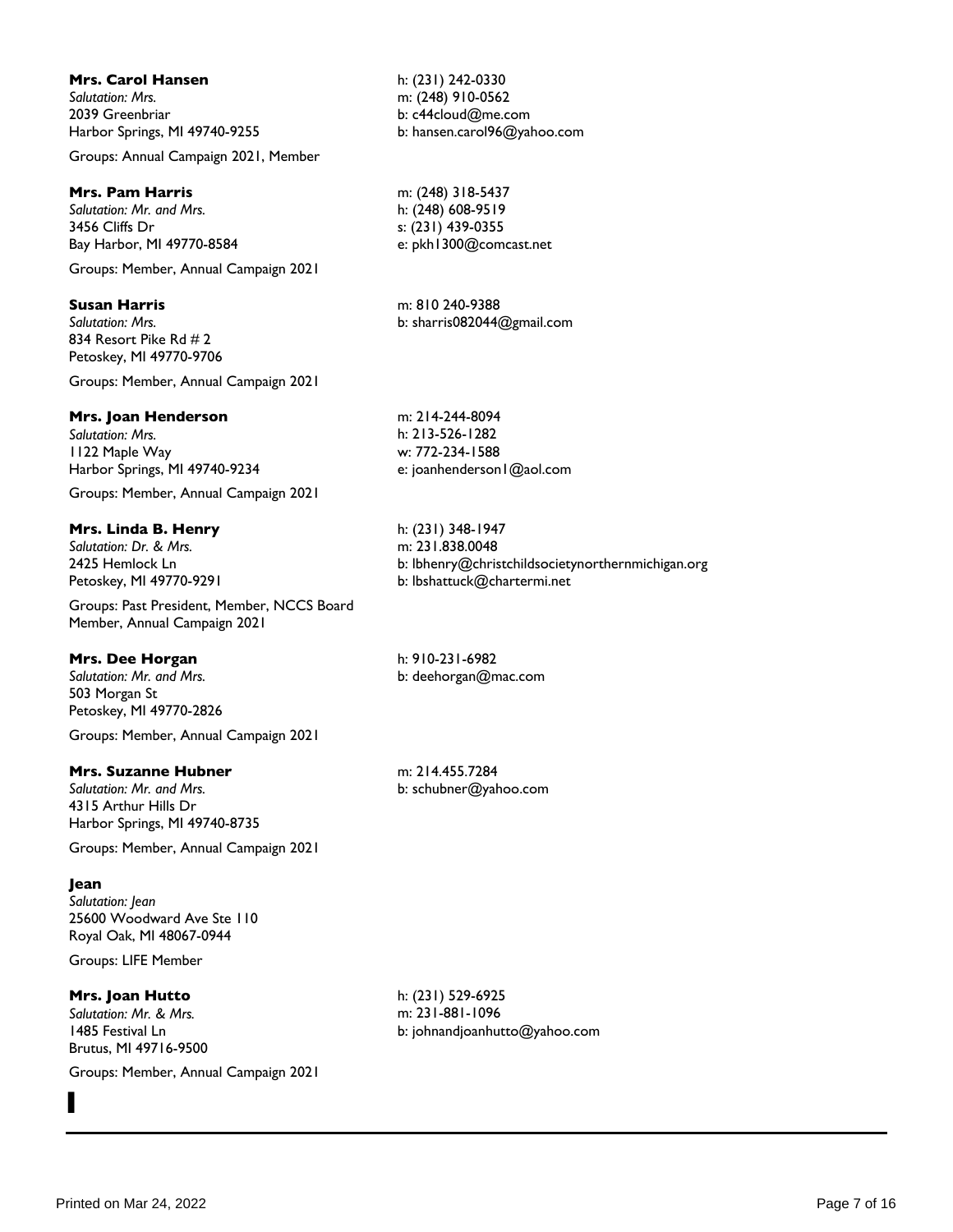#### **Mrs. Penny Isermann**

*Salutation: Penny and Michael* 246 E Main St Harbor Springs, MI 49740-1512

Groups: LIFE Member, Annual Campaign 2021

#### h: (231) 526-9075 m: (616) 406-9400 w: (239) 596-9060 e: pennyisermann@earthlink.net

## **Mrs. Kimberley Jones**

*Salutation: Mr. & Mrs.* 835 Botsford Rd Petoskey, MI 49770-8033

Groups: Member, Past President, Annual Campaign 2021

# **K**

**J**

## **Mr. Sarah Kallman**

*Salutation: Mr. and Mrs.* 4320 Cottage Grv Petoskey, MI 49770-8046

Groups: Member, Annual Campaign 2021

## **Mrs. Joanne Kelley**

*Salutation: Joanne and William* PO Box 400 6530 S Beach Drive Alanson, MI 49706-0400 Groups: Member, Annual Campaign 2021

## **Ms. Alona Kelly**

*Salutation: Ms.* 402 E Lake St Petoskey, MI 49770-2420

Groups: Member, Annual Campaign 2021

## **Mrs. Caroline Kimble**

*Salutation: Mr. & Mrs.* 566 E Lake St Harbor Springs, MI 49740-1212

Groups: Member, Annual Campaign 2021

## **Ms. Kathy Kirby**

*Salutation: Kathy* 9448 Stonebrook Charlevoix, MI 49720-2081

Groups: Member, Annual Campaign 2021

## **Ms. Nan Kirvan**

*Salutation: Ms.* 804 Arlington Ave Apt 8 Petoskey, MI 49770-3421

Groups: Member, Annual Campaign 2021

m: (231) 838-4775 b: (231) 526-1400 b: inkspotpetoskey@gmail.com b: inkspot@upnorth.net

h: 231-348-2866 m: 860-830-9700 e: sskallman@aol.com b: todd.kallman@gmail.com b: Todd.lallman@gmail.com

m: 248-520-0305 b: jtkelley03@comcast.net

b: 231-487-3000 h: 231-330-3459 e: akelly@pecadolimited.com b: akelly@pecadohandbags.com

h: 231-838-9466 e: caroline@kimblekimble.com b: dave@kimblearchitect.com

h: 317-418-2895 b: kathyvkirby@gmail.com

h: 231-348-8418 b: nanners50@gmail.com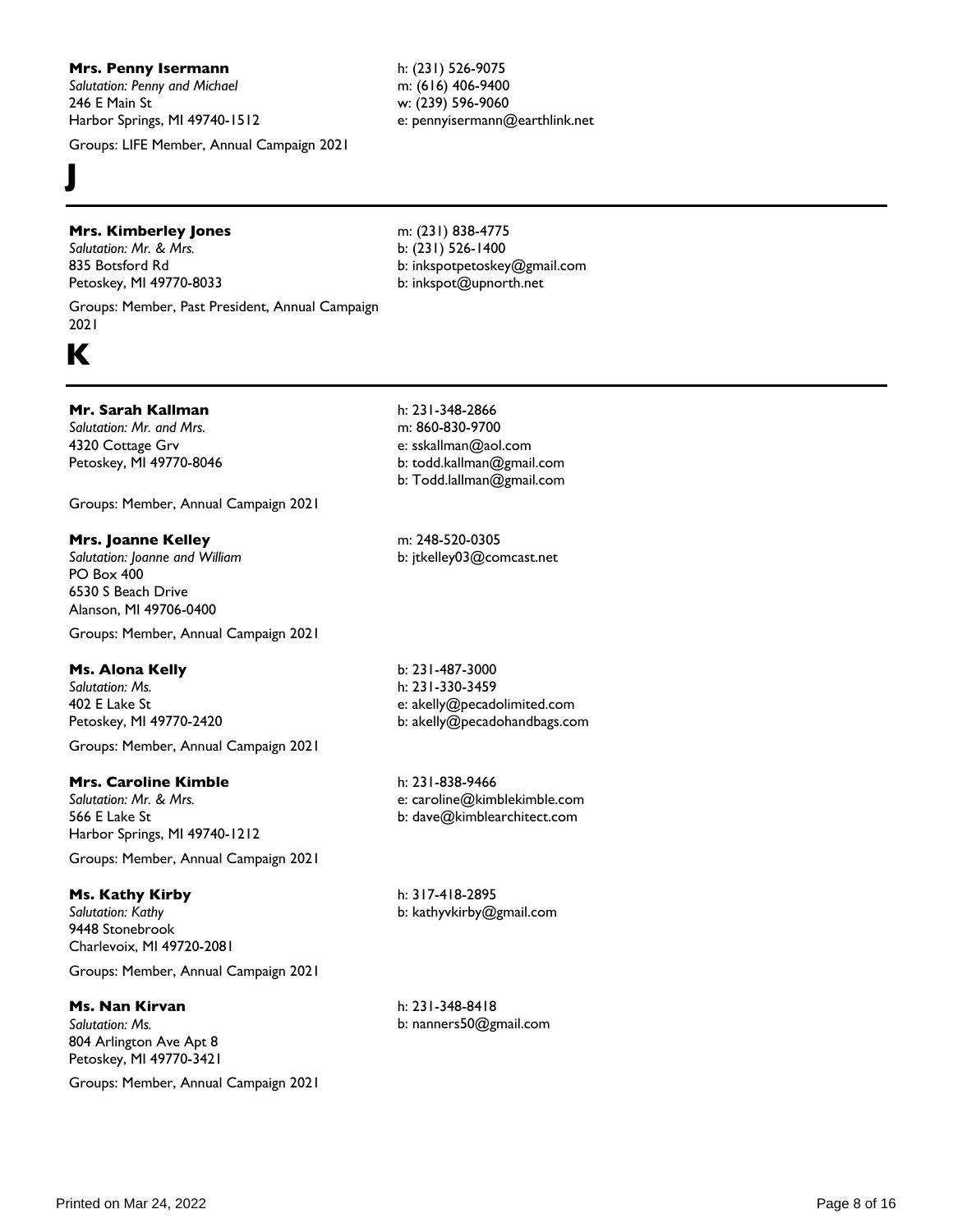## **Dr. Deanna Klosinski**

*Salutation: Mr. and Mrs.* 867 Crooked Tree Dr Petoskey, MI 49770-8560

Groups: Member, Annual Campaign 2021

#### **Mrs. Sharon Knoodle**

*Salutation: Mr. & Mrs.* 3318 Middle Rd Harbor Springs, MI 49740-9215

Groups: Member, Annual Campaign 2021

#### **Dr. Nancy Kohler**

*Salutation: Dr.* 826 Crooked Tree Dr Petoskey, MI 49770-8547

#### **Mrs. Laura Kors**

*Salutation: Laura and Vern* PO Box 855 Harbor Springs, MI 49740-0855

Groups: LIFE Member, Past President, Annual Campaign 2021

#### **Mrs. Nancy Koski**

*Salutation: Mr. & Mrs.* 12591 Weislik Ct Charlevoix, MI 49720-2098

Groups: Member, Annual Campaign 2021

#### **Mrs. Richard Kozlowski**

*Salutation: Gail* 732 Greenway Dr Harbor Springs, MI 49740-8840 Groups: Annual Campaign 2021, LIFE Member

#### **Ms. Sandra Kraai**

*Salutation: Ms.* 7433 M 119 Harbor Springs, MI 49740-9472 h: (231) 242-4506 m: 906.630.6896 w: 903.630.6896 b: sandra.kraai@gmail.com b: sandrakraai@gmail.com b: skraai@christchildsocietynorthernmichigan.org

Groups: Annual Campaign 2021, Member

## **Mrs. Anne Kroha**

*Salutation: Anne and John* 738 Greenway Dr Harbor Springs, MI 49740-8840

Groups: Past NCCS Board Member, LIFE Member, Past President, Annual Campaign 2021

## **L**

#### **Peggy Landon**

*Salutation: Peggy and Jeff* 941 Botsford Rd Petoskey, MI 49770-8003

Groups: Member, Annual Campaign 2021

m: 231-838-1680 h: 231-526-8050 b: dsknoodle@sbcglobal.net

m: (248) 505-5518 b: ddkdeltai@gmail.com

h: (231) 622-4585 e: nancy.c.kohler@att.net

h: (231) 526-7049 : 231.838.1771 b: lakors@yahoo.com

m: (231) 675-6298 b: nankoski@gmail.com

h: (231) 526-2576

h: (231) 526-0291 h: (313) 882-2419 w: (561) 694-2697 e: 062637@msn.com b: annekroha@msn.com

m: 269-760-5959

b: landonmargaret@gmail.com

Printed on Mar 24, 2022 **Page 9 of 16** Page 9 of 16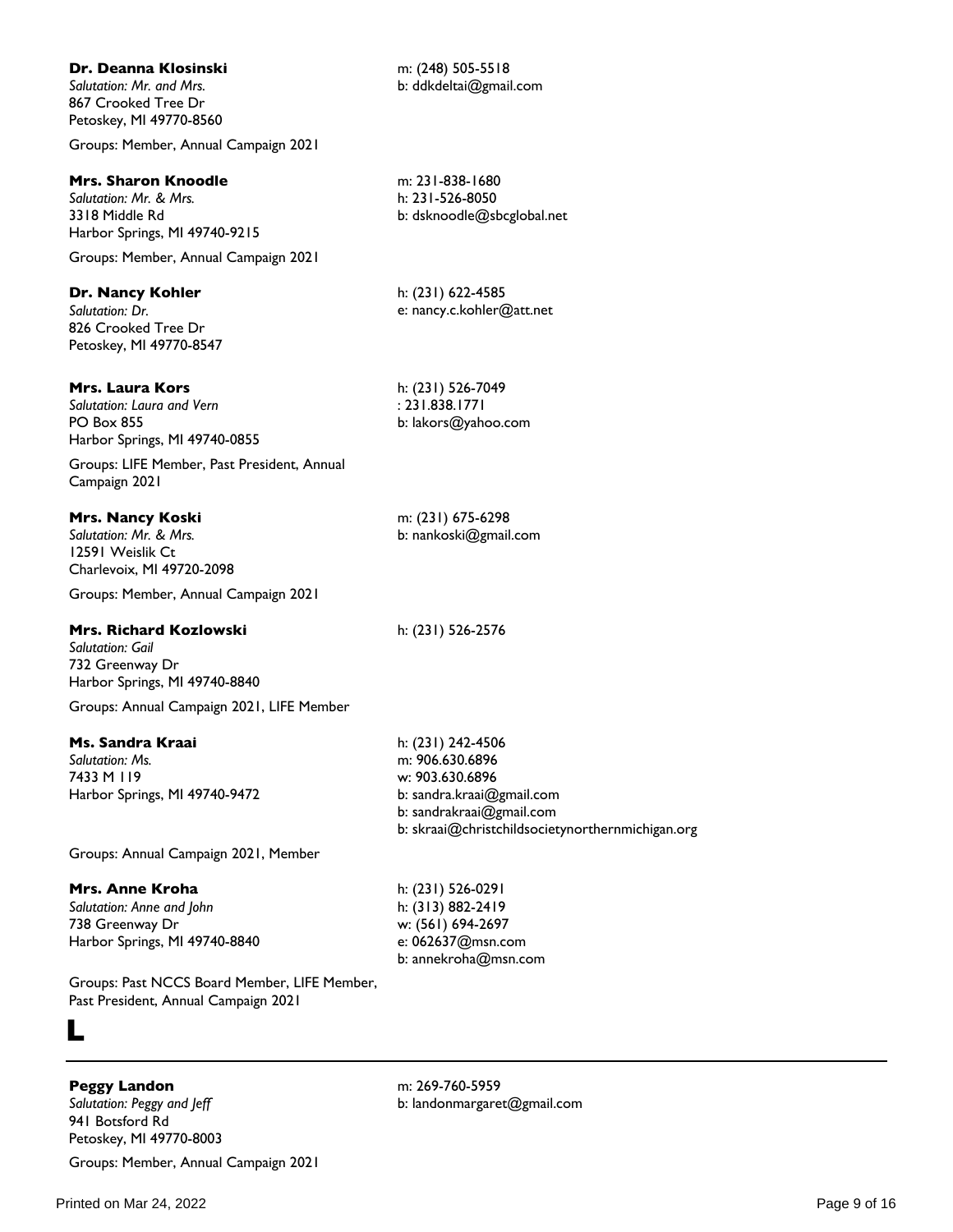Printed on Mar 24, 2022 **Page 10 of 16** Page 10 of 16

## **Mrs. Connie Langhart**

*Salutation: Mr. and Mrs.* 3748 Glenwood Beach Dr Boyne City, MI 49712-9313

Groups: Member, Annual Campaign 2021

#### **Mrs. Linda Linklater**

*Salutation: Linda* 820 Petoskey Ave Ste 201 Charlevoix, MI 49720-1542

Groups: Member, Past President, Annual Campaign 2021

## **Mrs. Sandra Lovell**

*Salutation: Sandra* 500 Westridge Dr Apt 22 Harbor Springs, MI 49740-9367

Groups: LIFE Member, Annual Campaign 2021



## **Christine MacKenzie**

*Salutation: Mr. & Mrs.* 4968 Lower Shore Dr Harbor Springs, MI 49740-9786

Groups: Member, Annual Campaign 2021

## **Mrs. Joan Mandell**

*Salutation: Dr. & Mrs.* 3672 Cliffs Dr Bay Harbor, MI 49770-8586

Groups: Member, Annual Campaign 2021

## **Christy Marazzo**

*Salutation: Christy and Paul* 340 Birchwood Ter Harbor Springs, MI 49740-9245

Groups: Member

## **Mrs. Gail May**

*Salutation: Gail* 9265 Artesian Ln Petoskey, MI 49770-9651

Groups: Member, Annual Campaign 2021

## **Mrs. Joan McCrone**

*Salutation: -* 1092 Balsam Hill Ave SE Grand Rapids, MI 49546-3809

Groups: Annual Campaign 2021, Member

## **Mrs. Mary Ann McCullough**

*Salutation: Mary Ann* 115 Clinton St Petoskey, MI 49770-2514 Groups: LIFE Member, Annual Campaign 2021 b: deb@northavengroup.com b: camackenzie1@gmail.com

h: 231-632-6379 h: 480-595-1525 e: joancmandell@gmail.com

h: 775-287-0082 b: Keek36@sbcglobal.net

h: 248.425.8962 b: danielmay@sbcglobal.net

m: (810) 516-3110 e: Jamccrone@gmail.com

h: (231) 347-2228

h: 231.838.3315 e: linnie17282@gmail.com

w: (561) 694-9556 m: 231-645-0537 s: (231) 526-0507

e: llinklater@chartermi.net

m: (517) 582 2059 b: cslanghart@gmail.com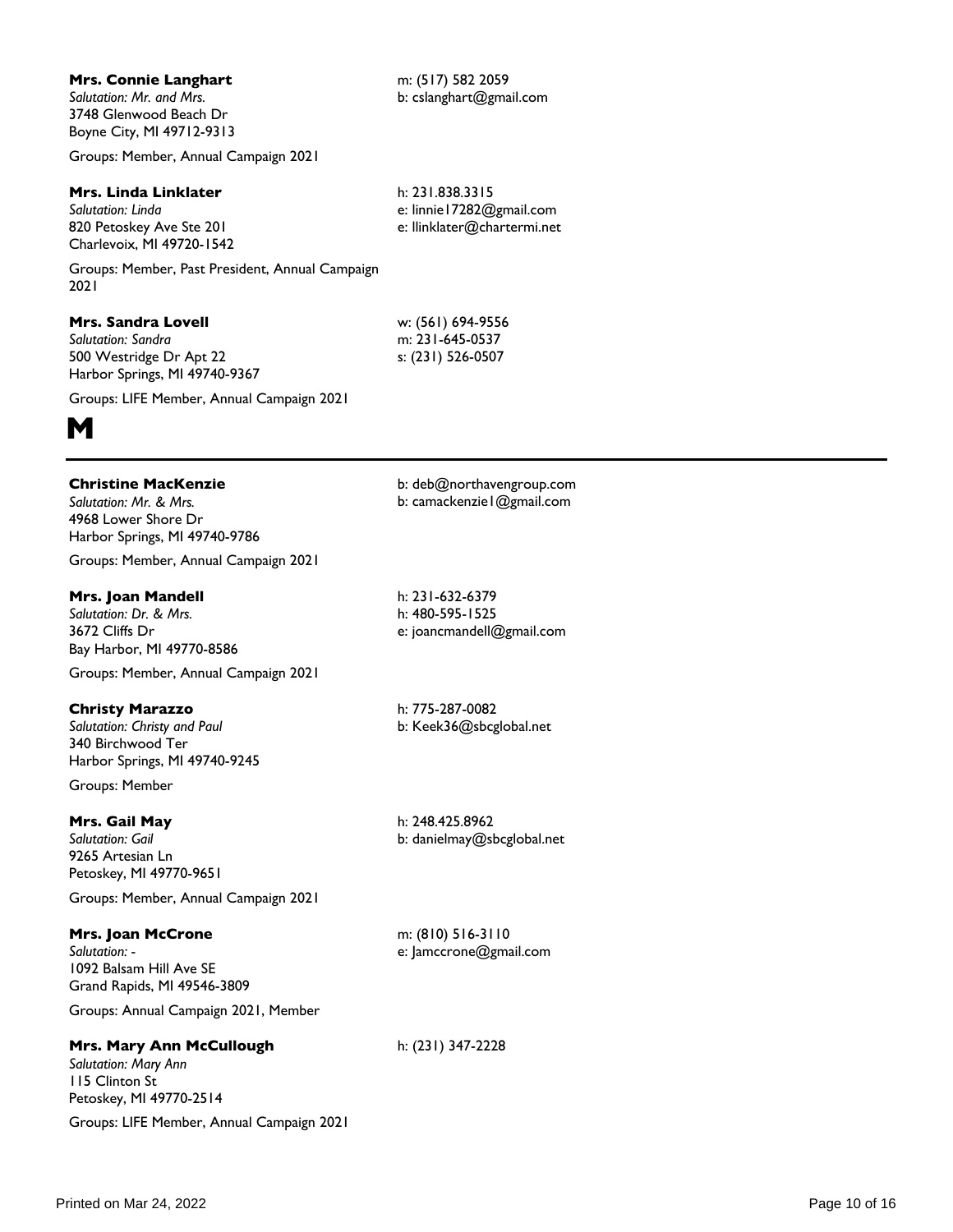#### **Mrs. Carole McSherry**

*Salutation: Mr. and Mrs.* 500 Westridge Dr Apt 11 Harbor Springs, MI 49740-9367

Groups: Member, Annual Campaign 2021

## **Mrs. Connie Mendyk**

*Salutation: Mrs.* PO Box 604 Harbor Springs, MI 49740-0604

Groups: Member, Annual Campaign 2021

## **Mrs. Cathie Merritt**

*Salutation: Mrs.* 4527 Golf View Dr Brighton, MI 48116-9795

Groups: Member, Annual Campaign 2021

## **Katy Messacar**

*Salutation: Katy and Hal* PO Box 1062 Bay View, MI 49770-1062

Groups: Member, Annual Campaign 2021

## **Rosemary Messacar**

*Salutation: Rosemary and Greg* 7965 Channel Rd Petoskey, MI 49770-9625

Groups: Member, Annual Campaign 2021

## **Mrs. Marianne Moffatt**

*Salutation: Marianne* 5221 Windward Psge Harbor Springs, MI 49740-9625

Groups: Member, Annual Campaign 2021

## **Annie Montagne**

*Salutation: Annie and Marty* 1220 Aspen Way Petoskey, MI 49770-8598

Groups: Member, Annual Campaign 2021

## **Mrs. Mary Lee Moon**

*Salutation: Mary Lee* 7501 E Thompson Peak Pkwy Unit 116 Scottsdale, AZ 85255-4530

Groups: LIFE Member

## **Mrs. Mindy Mooradian**

*Salutation: Mindy and Tom* PO Box 4 Harbor Springs, MI 49740-0004

Groups: LIFE Member, Past President, Annual Campaign 2021

**Mrs. Kathleen Muneio** *Salutation: Mr. & Mrs.* 9472 Maple Grove Rd Charlevoix, MI 49720-9145

h: 231-526-2445 b: marina5262@charter.net

m: 231-499-2522 b: Conniemendyk@sbcglobal.net

h: (810) 225-5065 m: (248) 672-1281 b: MERRITTJE@YAHOO.COM b: deb@northavengroup.com

m: 810-874-7059 b: katymessacar@aol.com

h: 313-268-8531 e: rmess59@comcast.net

m: 248.417.5613 w: 772 774 8845 e: Mariannemoffatt@me.com

h: 847-571-9737 b: annemontagne@comcast.net

w: (480) 508-5058

h: (231) 526-5421 b: mdeister@charter.net

h: (231) 838-2110 b: kmuneio@bayharboryc.com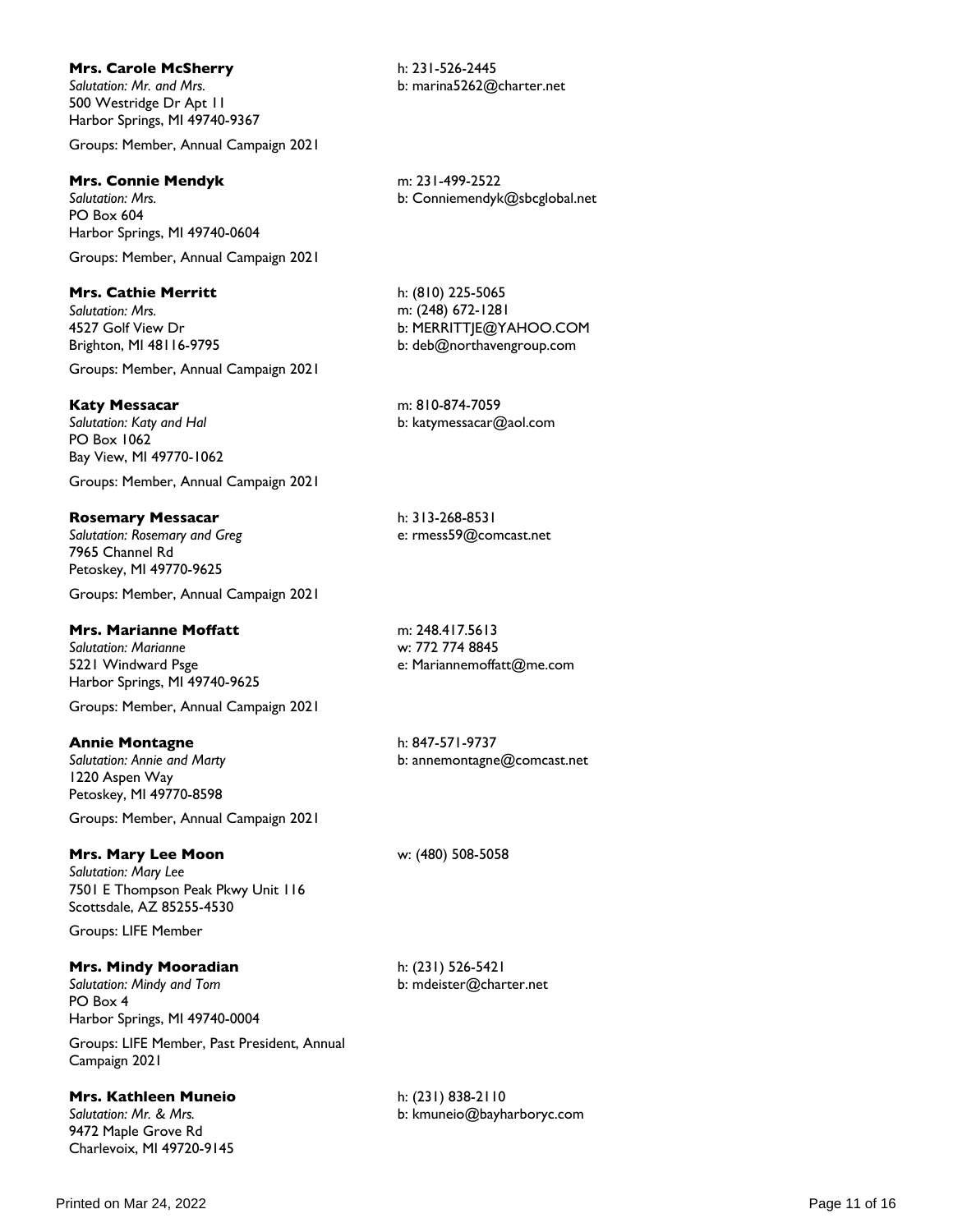Groups: Member, Annual Campaign 2021

**Joanne Murphy**

*Salutation: Joanne* 1565 Candlewood Ct Harbor Springs, MI 49740-9253

Groups: Member, Annual Campaign 2021



## **Mrs. Deborah Nachtrab**

*Salutation: Deb and Joe* 1211 Aspen Way Bay Harbor, MI 49770-8597

Groups: Member

## **Mrs. Joan Neubrecht**

*Salutation: Mr. & Mrs.* 2573 S Lake Shore Dr Harbor Springs, MI 49740-9115 Groups: Member, Annual Campaign 2021

**Mrs. Mary Anne Newman** *Salutation: Mr. & Mrs.* 2910 Camp Ln Boyne City, MI 49712-9289

Groups: Member, Annual Campaign 2021



## **Barbara O'Neill**

*Salutation: Barbara and Joe* 4426 W Lake St Harbor Springs, MI 49740-8918 Groups: Member

**Mrs. Michelle Obey** *Salutation: Michelle and Chris* 3760 N Beach St Petoskey, MI 49770-9058

Groups: Member, Annual Campaign 2021



## **Mrs. Sandra Para**

*Salutation: Dr. & Mrs.* 1283 Pinetree Trl Harbor Springs, MI 49740-9231

Groups: Member, Annual Campaign 2021

## **Mrs. Kathy Petersen**

*Salutation: Kathy* 718 Michigan St Petoskey, MI 49770-2646

Groups: Member, Annual Campaign 2021

h: 231-242-4386 h: 248.885.2225 b: jojomurphy@sbcglobal.net

h: (231) 439-5596 m: (419) 450-1835 b: dknachtrab@christchildsocietynorthernmichigan.org b: debn@northavengroup.com b: deb@northavengroup.com

h: 231.526.5170 m: (517) 281-9002 b: franz@franzrx.com

h: (231) 582-7364 b: manewman53@gmail.com

m: 231-881-8674 s: 231-526-2266 e: barboneillhs@gmail.com

h: 248 910 9830 e: mdangerobey@gmail.com

h: 231 242 4502 m: 626-590-9012 b: sspara11@gmail.com

h: 231-622-8044 m: 202-285-1392 b: kathy@kathypetersen.com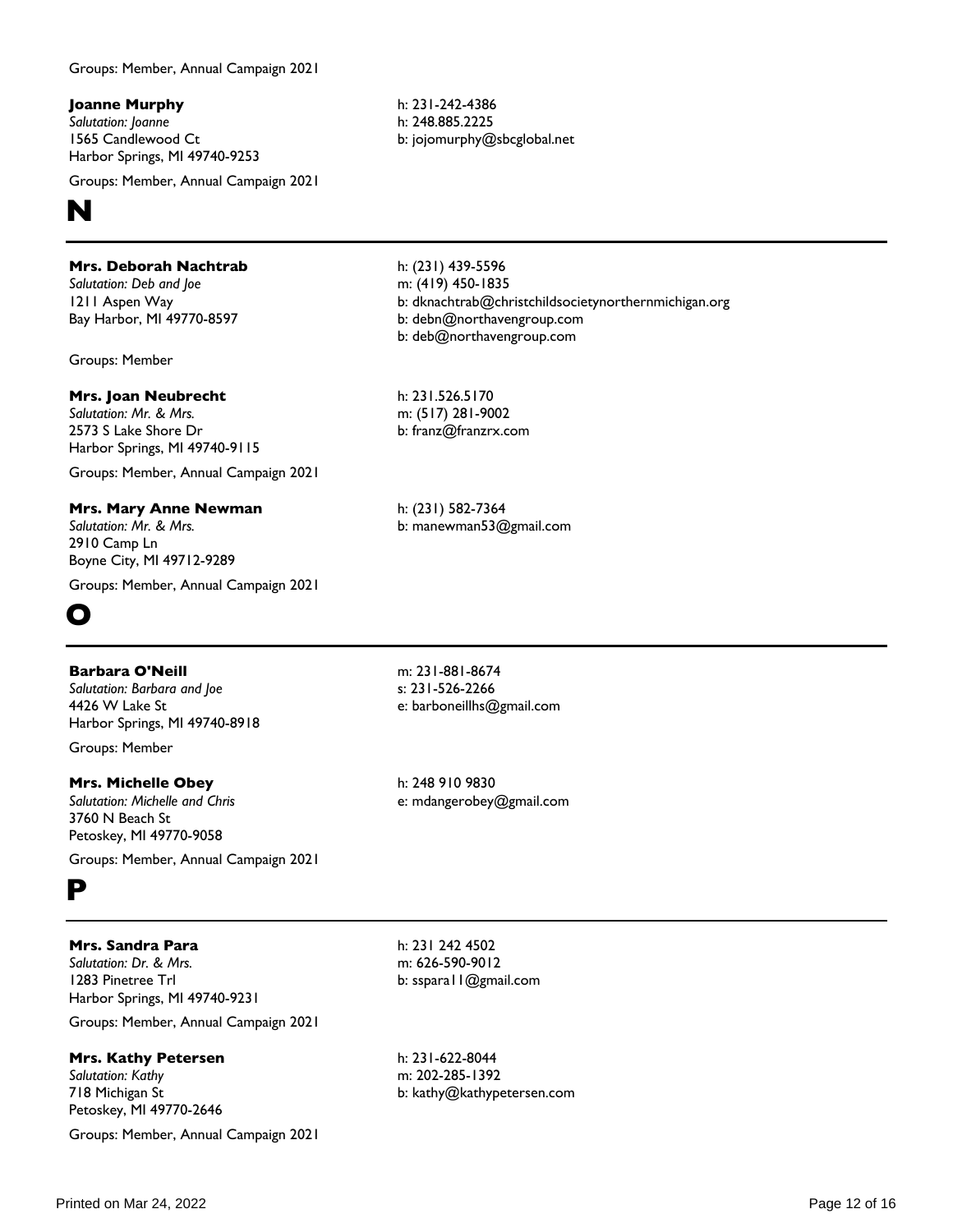#### **Mrs. Terry Plawecki**

*Salutation: Mr. & Mrs.* 5336 Lower Shore Dr Harbor Springs, MI 49740-9113

Groups: Member, Annual Campaign 2021

#### **Mrs. Ann Povenz**

*Salutation: Mrs.* 2121 Golfview Harbor Springs, MI 49740-9263

Groups: Member, Annual Campaign 2021

#### **Mrs. Lisa Pulaski**

*Salutation: Lisa* 911 Regent Ct Petoskey, MI 49770-9773

Groups: Member, Annual Campaign 2021

# **R**

#### **Mrs. Susan Raisanen**

*Salutation: Susan and Charles* 1160 Schierschmidt Rd Harbor Springs, MI 49740-9329

Groups: Member, Annual Campaign 2021

**Mrs. Kathleen Reed** *Salutation: Dr. & Mrs.* 929 Michigan St Petoskey, MI 49770-2658

Groups: Member, Annual Campaign 2021



## **Mrs. Penni Sawyer**

*Salutation: Ms.* 5945 Cummings Ln Harbor Springs, MI 49740-9160

Groups: Member, Annual Campaign 2021

#### **Mrs. Kathleen Schroeder**

*Salutation: Mr. and Mrs.* 470 Mitchell Hills Dr Petoskey, MI 49770-9028

Groups: Member, Past President, Annual Campaign 2021

#### **Mrs. Kathleen Serra**

*Salutation: Mr. & Mrs.* 3455 Oak Ridge Trl Harbor Springs, MI 49740-8836

Groups: Member, Annual Campaign 2021

#### **Mrs. Barbara Shassberger**

*Salutation: Barb and Steve* P.O. Box 733 Boyne City, MI 49712

s: (231) 526-7092 h: (734) 453-1901 e: murphyplu@aol.com

s: (231) 526-9974 w: (386) 447-8284 e: annpovenz@hotmail.com

m: 989-619-4554 b: lpulaski@wolverineschools.org

m: 231-330-2530 e: susangrinsell@gmail.com

m: (231) 409-5167 h: (231) 348-5158 b: kreed@dykema.com

h: 231-526-4037 m: 517-202-9878 b: Penelopestonesawyer@gmail.com

h: 231-347-3479 m: 231.330.2538 b: ksptown26@gmail.com

m: 210-365-6344 h: (231) 526-9787 b: foster\_kathleen@me.com

m: 231-881-3159 b: bj\_spencer@charter.net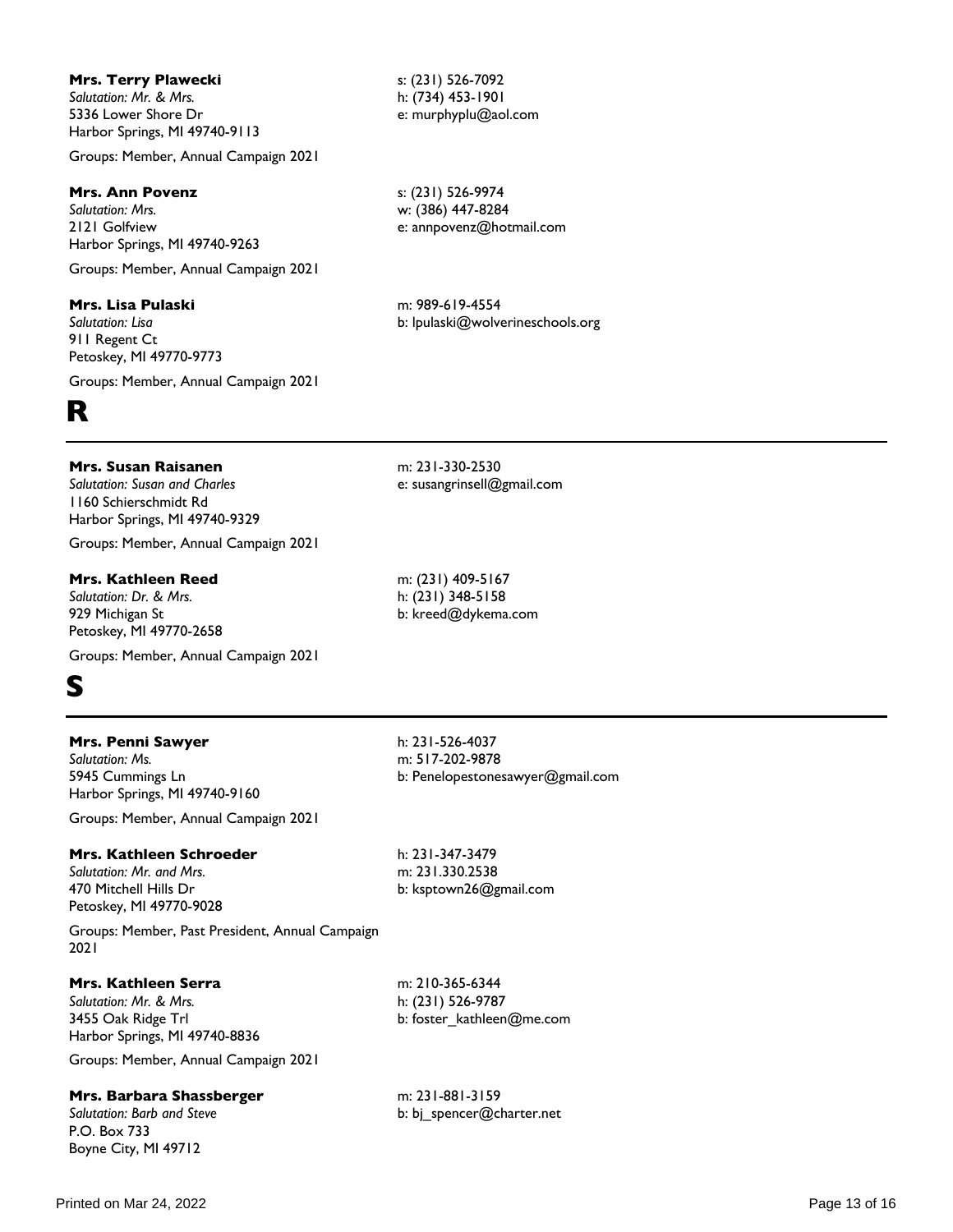Groups: Annual Campaign 2021, Member

## **Colleen Shaw**

*Salutation: Colleen* 410 Mitchell Hills Dr Petoskey, MI 49770-9028

Groups: Member, Annual Campaign 2021

## **Mrs. Frances Shepard**

*Salutation: Dr. & Mrs.* 4444 Westwood Ln Harbor Springs, MI 49740-8785 Groups: Member, Annual Campaign 2021

## **Mrs. Elizabeth Smith**

*Salutation: Elizabeth* 1097 Yankee Trace Dr Centerville, OH 45458-3968

Groups: LIFE Member

## **Mrs. Karen Smith**

*Salutation: Mr. & Mrs.* 4501 Vista Ct Bay Harbor, MI 49770-8566

Groups: Member, Annual Campaign 2021

## **Mrs. Lori Smith**

*Salutation: -* PO Box 533 Petoskey, MI 49770-0533

Groups: Member, Annual Campaign 2021

## **JoAnne Snyder**

*Salutation: JoAnne and George* 754 Greenway Dr Harbor Springs, MI 49740-8840 Groups: Member, Annual Campaign 2021

## **Mrs. Charlene Sproles**

*Salutation: Mr. & Mrs.* 3460 Cliffs Dr Bay Harbor, MI 49770-8584

Groups: Member, Annual Campaign 2021

## **Mrs. Ann Stallkamp**

*Salutation: Ann and Tom* 1112 Dormie Dr Naples, FL 34108-1928

Groups: LIFE Member, Annual Campaign 2021

## **Joanne Stewart**

*Salutation: Joanne* 5526 Lower Shore Dr Harbor Springs, MI 49740-8912

Groups: Member, Annual Campaign 2021

h: 231-313-4091 b: cms101@hotmail.com

h: (231) 881-0359 b: francesshepard4444@gmail.com b: fshepard@huges.net

h: (231) 526-7419 w: (239) 394-5428

m: 734.740.5692 b: Ksmith@christchildsocietynorthernmichigan.org b: kdsmith4501@comcast.net b: Kdsmith4501@gmail.com b: kdsmith14@comcast.net

m: 231-881-7126 b: lsmith@christchildsocietynorthernmichigan.org b: ldibleysmith@gmail.com

m: 586-212-6795 b: joannes513@aol.com

m: (517) 285-6572 h: (231) 439-0004 e: charsproles@aol.com

h: (248) 723-1329 h: (231) 348-8182 e: annstall@comcast.net

h: 269-720-5245 b: joannestewart230@gmail.com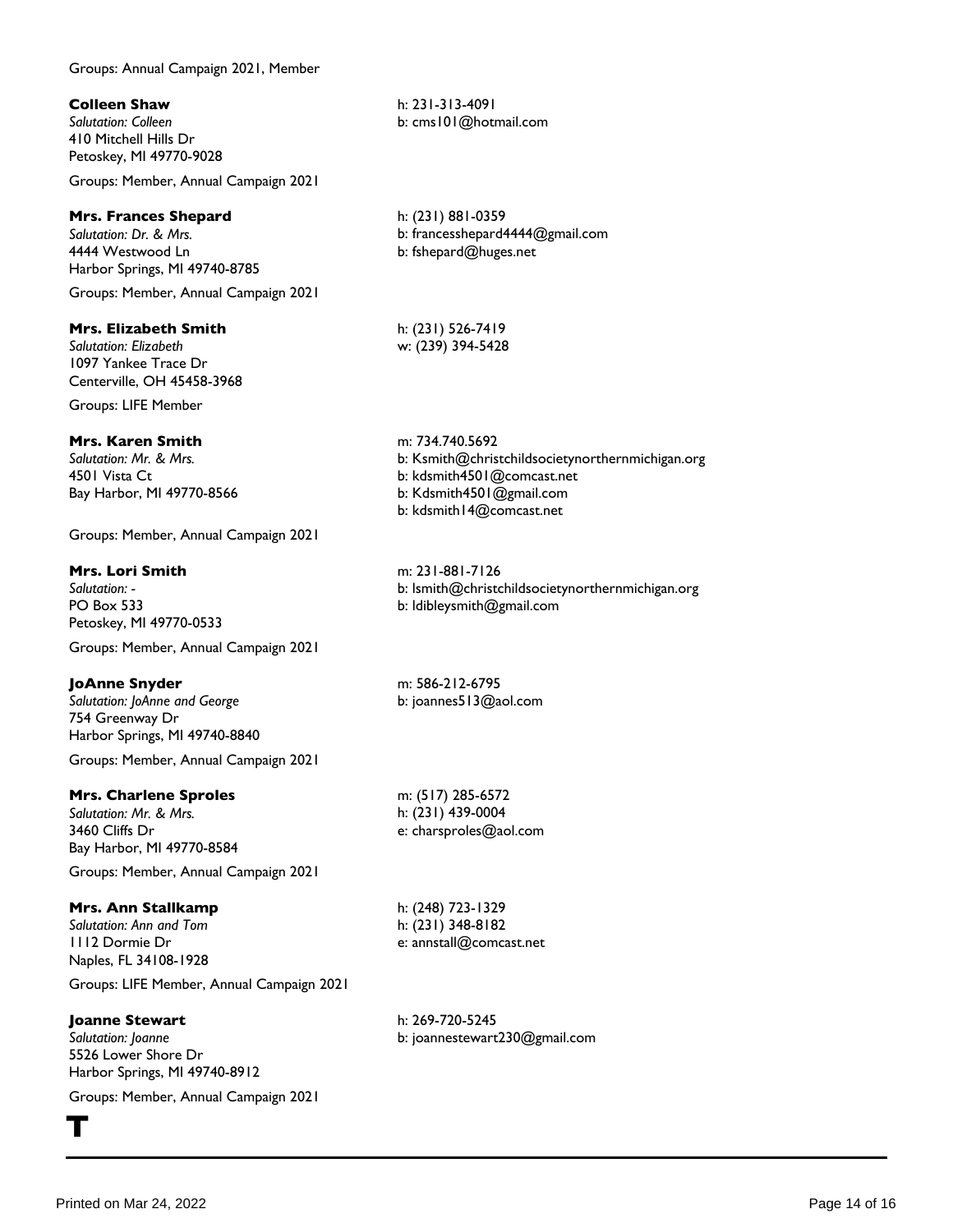#### **Mrs. Noreen Tarquini**

*Salutation: Mr. & Mrs.* 7561 Indian Garden Rd Petoskey, MI 49770-8710

Groups: Member, Annual Campaign 2021

#### **Mrs. Kathy Thompson**

*Salutation: Mr. & Mrs.* 1862 Cherry Hill Ct Harbor Springs, MI 49740-9244

Groups: Member, Annual Campaign 2021

#### **Mrs. Gail Torreano**

*Salutation: Mr. & Mrs.* 2865 Greenbriar Harbor Springs, MI 49740-9257

Groups: Member, Annual Campaign 2021

# **U**

#### **Suzanne Upward**

*Salutation: Mr. and Mrs.* 2103 Golfview Harbor Springs, MI 49740-9262 Groups: Member

**V**

#### **Laurie Van Wormer**

*Salutation: Laurie and Michael* 4563 Stoney Hill Ct Harbor Springs, MI 49740-9269

Groups: Member, Annual Campaign 2021

## **Mrs. Vicki Vassalo**

*Salutation: Mrs.* PO Box 587 Alanson, MI 49706-0587

Groups: Member, Annual Campaign 2021

#### **Mrs. Penny Vokes**

*Salutation: Mrs.* 2244 Pinecrest St Harbor Springs, MI 49740-9260

Groups: Member, Annual Campaign 2021

**Rachel Votruba** *Salutation: Rachel*

100 Huntemann Ln Unit 10 Fort Thomas, KY 41075-6403

Groups: Member, Annual Campaign 2021



m: (231) 622-2846 h: (231) 347-4376 e: tarquinin@gmail.com

m: (231) 409-3332 h: (231) 526-0547 b: landk@charter.net

m: (313) 310-0952 h: (231) 526-8444 e: torrgm@gmail.com : torrgm@mail.com

m: 248-331-7484 e: sb6877@aol.com

m: 810-569-1432 h: 231-242-4820 e: lvanwormer84@gmail.com

h: 248.227.0491 h: 248-808-1496 b: vvassalo6690@gmail.com b: tomhannah169@gmail.com

h: (231) 526-2885 m: (231) 881-1561 b: Penny54@charter.net

m: 859-802-9504 b: Votrubar@nku.edu